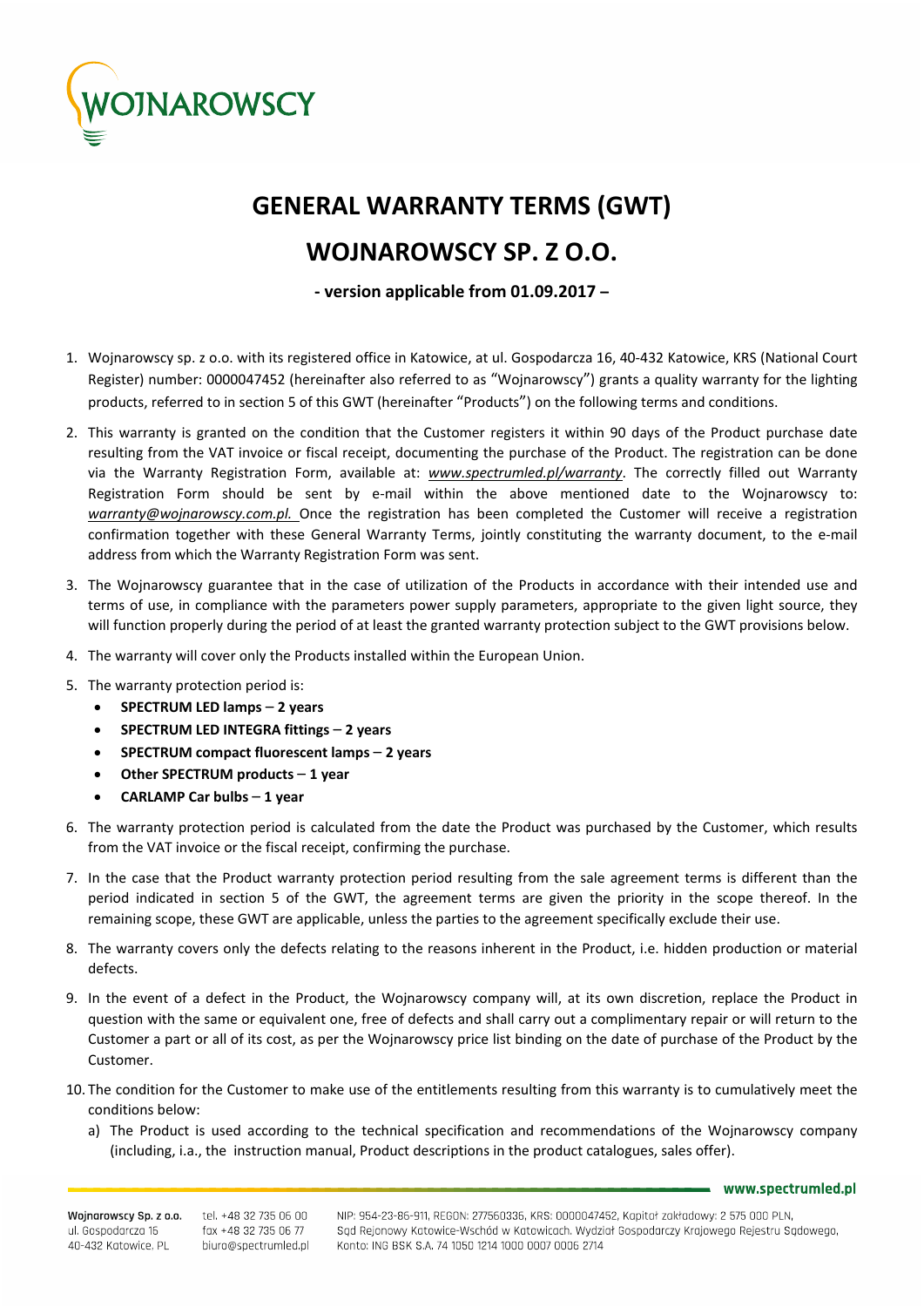

- b) The Product was correctly connected and installed by specialized personnel, according to the instruction manual and technical art and knowledge.
- c) The Product is used in an environment which is the normal work environment for such a Product due to, i.a., the conditions such as: pressure, vibrations, humidity, direct contact with water and other fluids, air movement, etc.
- d) The Product is used in a temperature and under voltage not exceeding the values indicated in the technical specification.
- e) The Product was not damaged mechanically as a result of use that is incorrect, reckless or incompatible with its intended use.
- f) The discovered defect was immediately communicated by the Customer to the Wojnarowscy, i.e. within a period not exceeding 7 days from the date of discovery of the defect, according the complaint procedure described in these GWT.
- g) The Product was installed within the European Union.

Infringement of any of the above mentioned conditions and other referred to in these GWT will result in the loss of entitlements under this warranty.

- 11. This warranty does not cover:
	- a) defects caused by an unexpected and unforeseen event, e.g. force majeure or other exceptional circumstances (including atmospheric discharges). Such defects are not recognized as defects referred to in section 8 of these GWT.
	- b) defects caused by power fluctuation (surges) of a scale or duration exceeding the following levels specified in the IEC 61000‐4‐5:2005‐11 standard:
		- ‐ 1000 V between the phase and neutral wire,
		- ‐ 2000 V between the phase wire and grounding.
	- c) natural material wear, such as, e.g., discolouring of the plastic parts, loss of elasticity, tarnishing of the varnished coatings, etc.
- 12. The Customer loses the entitlements under this warranty in an event that:
	- a) Any modifications, amendments, changes in the construction of the Product were made on one's own or by other third persons, unauthorized by the Wojnarowscy.
	- b) Any repair was done to the Product on one's own or entrusting its performance to a person other than the authorized employee of the Wojnarowscy service department.
	- c) The serial numbers or other markings identifying the Product were compromised, damaged or removed or covered in any way making it impossible or significantly difficult to identify.
	- d) The use of the Product above the producer‐specified durabilities, indicated on the Product packaging or/and in product catalogue sheets.
	- e) In the case of purchasing the Product directly from the Wojnarowscy, the Customer, in an event that there is a delay more than 30 days in payment of the Product price.
- 13. The Customer filing a complaint is obliged, within the time referred to in section 10, letter f), to correctly fill in the Complaint Form available at: *www.spectrumled.pl/warranty* providing the following information:
	- a) Report date;
	- b) Address details of the reporting person (company name and address, e-mail, telephone, Product shipping address);
	- c) Purchase date and invoice or fiscal receipt number;
	- d) Date the defect was discovered;
	- e) The rejected Product (name, WOL/SLL code, quantity, batch number);
	- f) Defect description and reasons.
- 14. The filled-in Complaint Form shall be sent to the Wojnarowscy together with the warranty registration confirmation and the scan of the VAT invoice or fiscal receipt, documenting the purchase of the rejected Product, referred to in section 2 of these GWT to: *reklamacje@wojnarowscy.com.pl*, within the time referred to in section 13 of the GWT.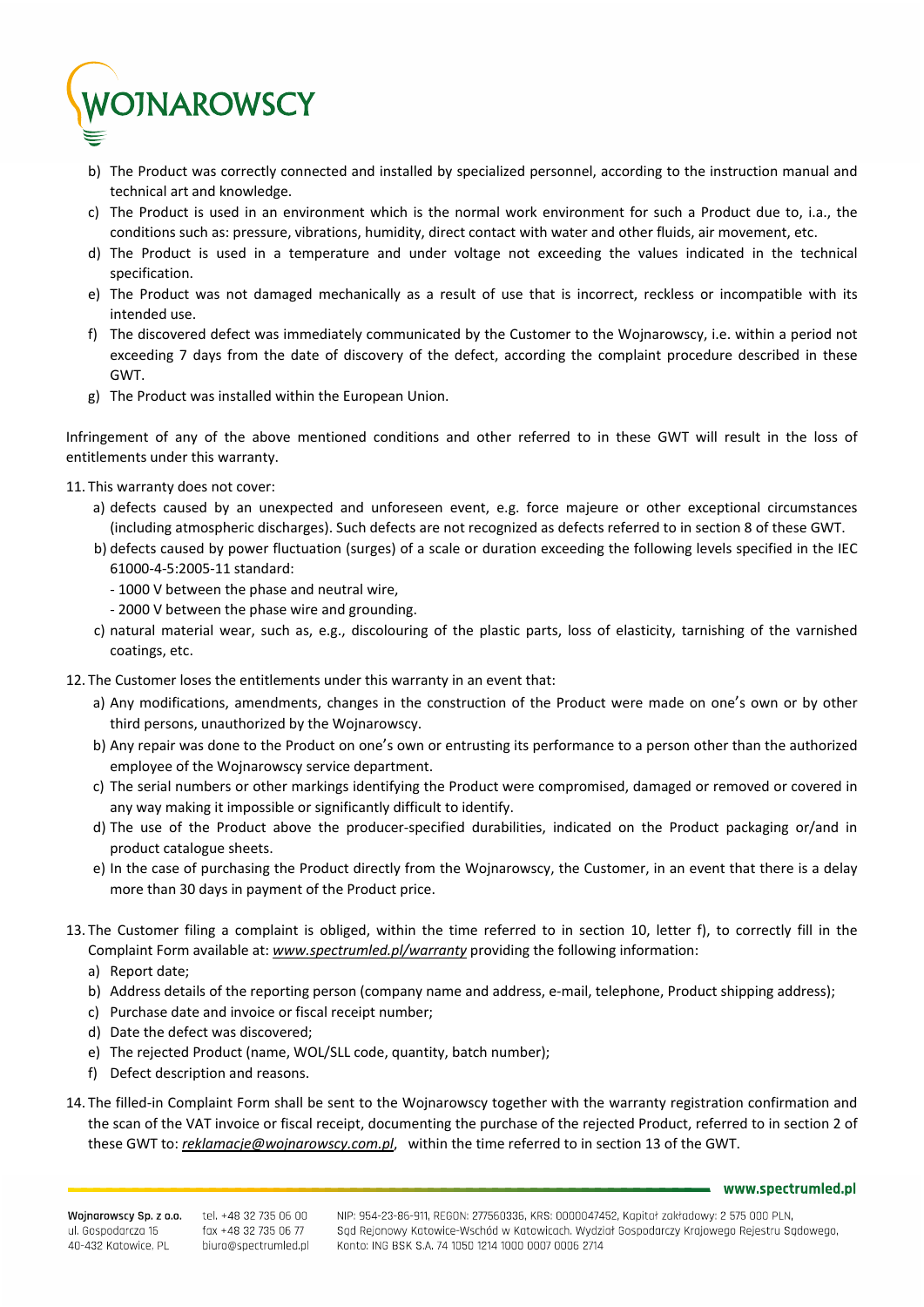

- 15. The Customer is obliged to deliver to the Wojnarowscy the rejected Product, together with the documents referred to in section 14 of the GWT, within 7 days following the date of sending the Complaint Form, to the address below: Wojnarowscy Sp. z o.o., ul. Białobrzeska 47, 41-409 Mysłowice (Panattoni Park, building 4), subject to section 16 and 17 of the GWT.
- 16. If the costs of delivery of the rejected Product exceeds the net value resulting from the proof of Product purchase by the Customer, the Customer shall be obliged to deliver the rejected Product only at the express request of the Wojnarowscy. In such case, the Wojnarowscy can accept and examine the complaint without the necessity to deliver the Product to the Customer, which shall each time be individually determined with the Customer.
- 17. Resolution section 16 of the GWT applies accordingly when the circumstances indicate that any possible Product defect should be removed in the place, where the Product was at the moment of the discovery of the defect. The Customer should each time determine with the Wojnarowscy the lack of necessity of delivery of the rejected Product within 7 days following the date of the submission of the Complaint Form. In the case of such an arrangement, the Customer is obliged to make the Product available at every request of the Wojnarowscy in order for the Wojnarowscy to verify the reported defects and store it in an unchanged form for the time necessary for the verification.
- 18. In the case of Customers making constant purchases from the Wojnarowscy company (i.e. more often than 5 times in a given month), the postage of the rejected Products should be carried out collectively once a month. This, however, does not release the Customer from the obligation to immediately inform the Wojnarowscy each time about the discovered defect of the Product.
- 19. The rejected Product should be delivered in the original packaging or in a replacement packaging ensuring its protection against damage during transport. The Products sent by the Customer in a manner which could cause damage during transport lose their warranty. Products returned for reasons other than the quality complaint should not be in the parcel containing the rejected Product. The risk of damaging the Product (including its components) during transport shall be borne by the Customer.
- 20. The rejected Product should be delivered to the Wojnarowscy in physical condition enabling the verification of the damage (defect), as well as determination of its cause.
- 21. Complaints are examined by the Wojnarowscy Complaint and Service Department (contact to the department available at: *www.spectrumled.pl/kontakt).*
- 22. The time limit for the complaint examination is 14 days from the date of delivery of the rejected Product to the Wojnarowscy, together with the documents referred to in section 14 of the GWT and in the case of the Products referred to in section 16 and 17 of the GWT 21 days from the date of the submission of the Complaint Form together with the above mentioned documents. The Wojnarowscy reserve the right to extend the term referred to in the previous sentence, particularly if there is a necessity to perform detailed technical tests of the rejected Product or to wait for the shipment from the Wojnarowscy supplier of the Product to be replaced or spare parts necessary to remove the defect, about which fact Wojnarowscy will inform the Customer immediately.
- 23. The Wojnarowscy shall inform the Customer of the examination of the complaint in writing, by e-mail (to the address from which the Customer has sent the Complaint Form), telephone or fax.
- 24.Upon recognizing the complaint, the Wojnarowscy company shall proceed in a manner indicated in section 9 of the GWT.
- 25. In the case of an unjustified complaint, the costs borne by the Wojnarowscy in relation to its examination, shall be borne by the Customer. The Customer is also obliged to accept the Product. In an event that it is not accepted after a notification from the Wojnarowscy, the Customer is obliged to cover the costs of Product storage and/or its return to the Customer.
- 26. The liability of the Wojnarowscy on account of the warranty is limited only to the actual damage in the amount not higher

www.spectrumled.pl

.